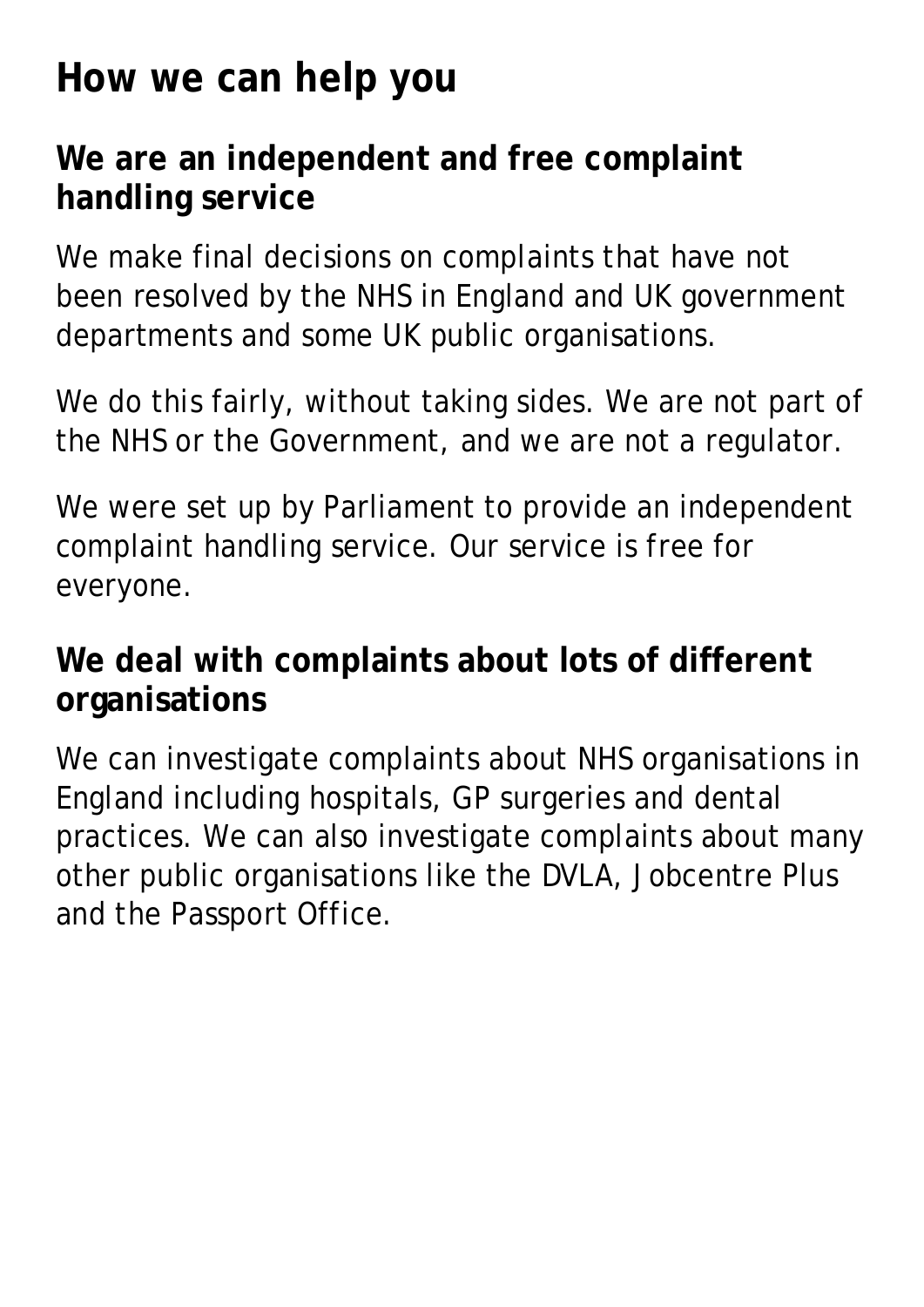# **Complain to the organisation you're not happy with first**

If you're not happy with the service you've received from the NHS or a UK government department, let the organisation know, so that it has a chance to put things right.

If you need to make a formal complaint to the organisation, and after this you still don't feel the matter has been resolved, then get in touch with us as soon as you can.

# **We investigate complaints thoroughly and impartially**

We assess complaints to decide if we should investigate. For example, we might see that an organisation has made mistakes, but it has already done what it could to resolve the complaint. If it looks like there is a problem that still needs looking into, we can investigate.

We collect the facts to establish what has happened, we weigh up the evidence, and we make a final decision on the complaint.